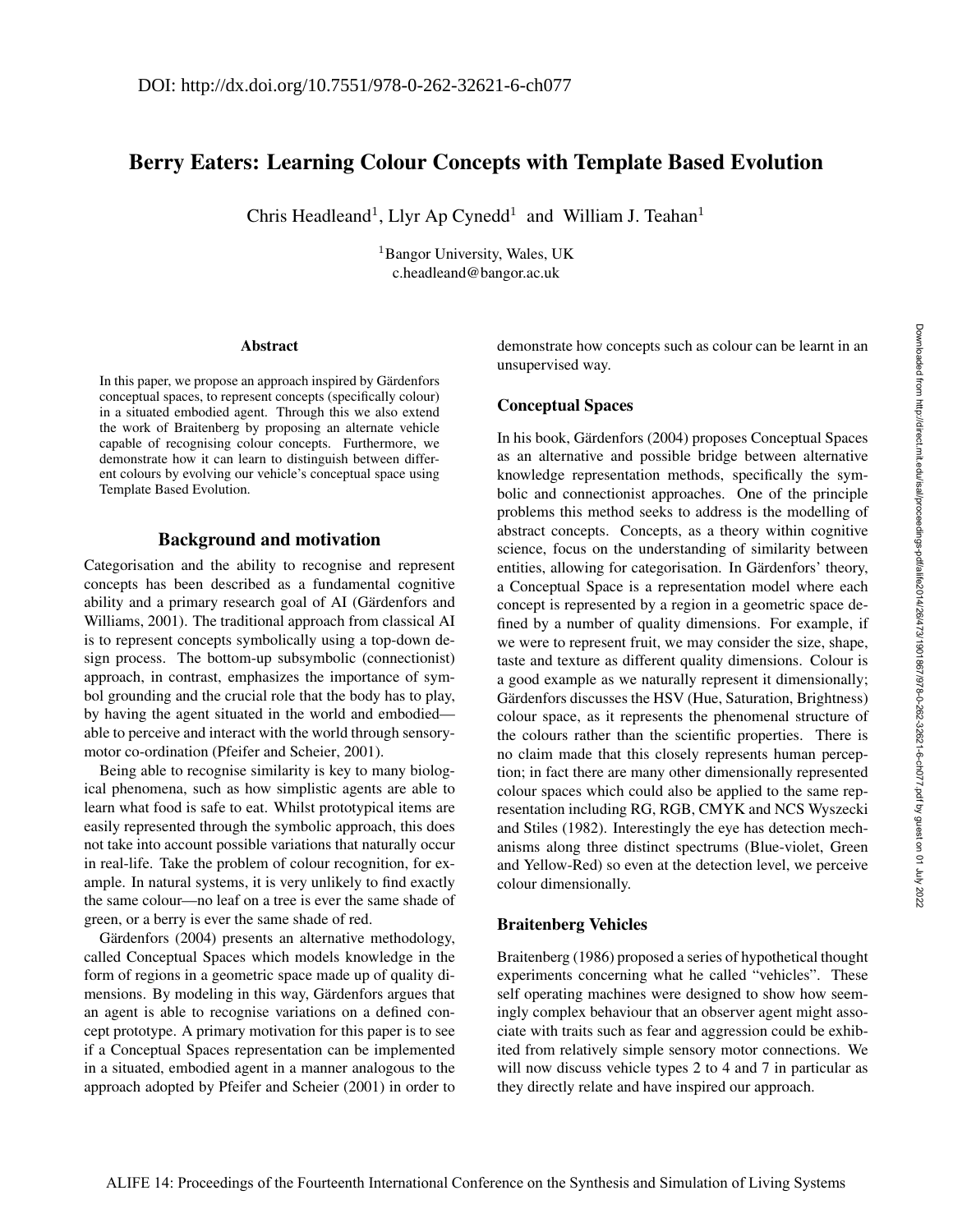

Figure 1: The direct connection type 2a vehicle turns away from the light, where as the type 2b turns towards the light.

Types 2 and 3 A type 2 vehicle has two light sensors connected to two motors. Type 2a has a direct connection (the left sensor to the left motor and right to right) while in the 2b model the connections are crossed over. This type of design allows the vehicles to demonstrate rudimentary fear (2a) and aggression (2b) towards a light source as they will either turn towards or away from it (see figure 1). With the type 3 model, the connections are negative (inhibitory) as opposed to positive (excitatory); for example, a light source will slow a motor rather than speed it up. This produces a more gradual effect, vehicles that circle a light source, or vehicles that will stay close to a light source while exploring their environment.

The type 3c vehicle has a mix of sensors with a variety of connections allowing the vehicle to display all the characteristics of the other type 2 and type 3 vehicles. These vehicles are described as having light, heat, oxygen and bio matter sensors connected respectively in the aggressive, fear, loving and exploring formats. This type of vehicle is able to produce complex behaviour, such as appearing to show preferences, disliking certain areas and favouring others.

Types 4 and 5 In the type 4 and 5 vehicles, threshold devices are introduced to the design. These pass-through devices limit power by allowing no output until a threshold level has been reached, or inversely by allowing everything until a threshold has been reached. In type 4 vehicles, this principle is used to simulate instinctive decisions, advancing the base type 3 vehicles. In type 5 vehicles, Braitenberg discusses how these thresholds could be used to develop a simple logic system and memory.

Concepts In the type 7 vehicle, Braitenberg discusses how concepts can be represented in a vehicle using a hypothetical component called Mnemotrix. This component, described as a wire, has an interesting property—its resistance is high

until an electrical current simultaneously traverses the two components it is connected between. This allows the vehicles to associate input with a specific behaviour. For example, if the oxygen sensor was high while the bio-sensor was also activated, the vehicle can "learn" to associate biology with oxygen by, quite literally, crossing its wires. While this form of association is one definition of a concept (a general idea derived from instances or occurrences), it does not describe the abstract concepts this paper seeks to explore.

### Applications

Braitenberg vehicles have been applied to a large number of experimental and practical applications, particularly as models for animal behaviour, but they have also been directly applied to robotics. For example, Yang et al. (2006) applies Braitenberg vehicles to the navigation of mobile robots and Lilienthal and Duckett (2003) experiments with using types 2, 3 and 4 Braitenberg vehicles to allow a mobile robot to locate a static odour. Salumae et al. (2012) applied the type 2b controller to the design of an underwater robot, with sensors allowing it to localise and navigate a current. Braitenberg vehicles, due to the simplicity of their design, provide an exceptional platform for experimental investigation into a variety of reactive embodied behaviours.

#### Fungus Eaters

In 1962, Toda described a thought experiment involving autonomous agents known as fungus eaters (Pfeifer, 1996; Toda, 1962). This study was the origin of the concept of complete autonomous agents and one of the earliest works in embodied artificial intelligence, pre-dating Brooks by almost 30 years.

Toda describes a robot "sent to a hypothetical planet as a robot uranium miner, which sustains itself by eating fungi as its energy source". The solitary fungus eater has a means of collection and locomotion and a means of making decisions while interacting with its environment. It must be autonomous as it cannot receive any external aid.

Toda's original argument discusses how notions of emotion, irrationality and social behaviour can be applied to a Fungus Eater simply as a function of operating within its task environment and attempting to maintain itself by eating fungi.

#### Template Based Evolution

Template Based Evolution (TBE) is a methodology for evolving reactive, subsumption based agents. This is achieved implicitly, by testing agents through trials in an environment, rather than via a fitness function. The motivation behind the development of the algorithm and methodology was the work of John Holland (1990).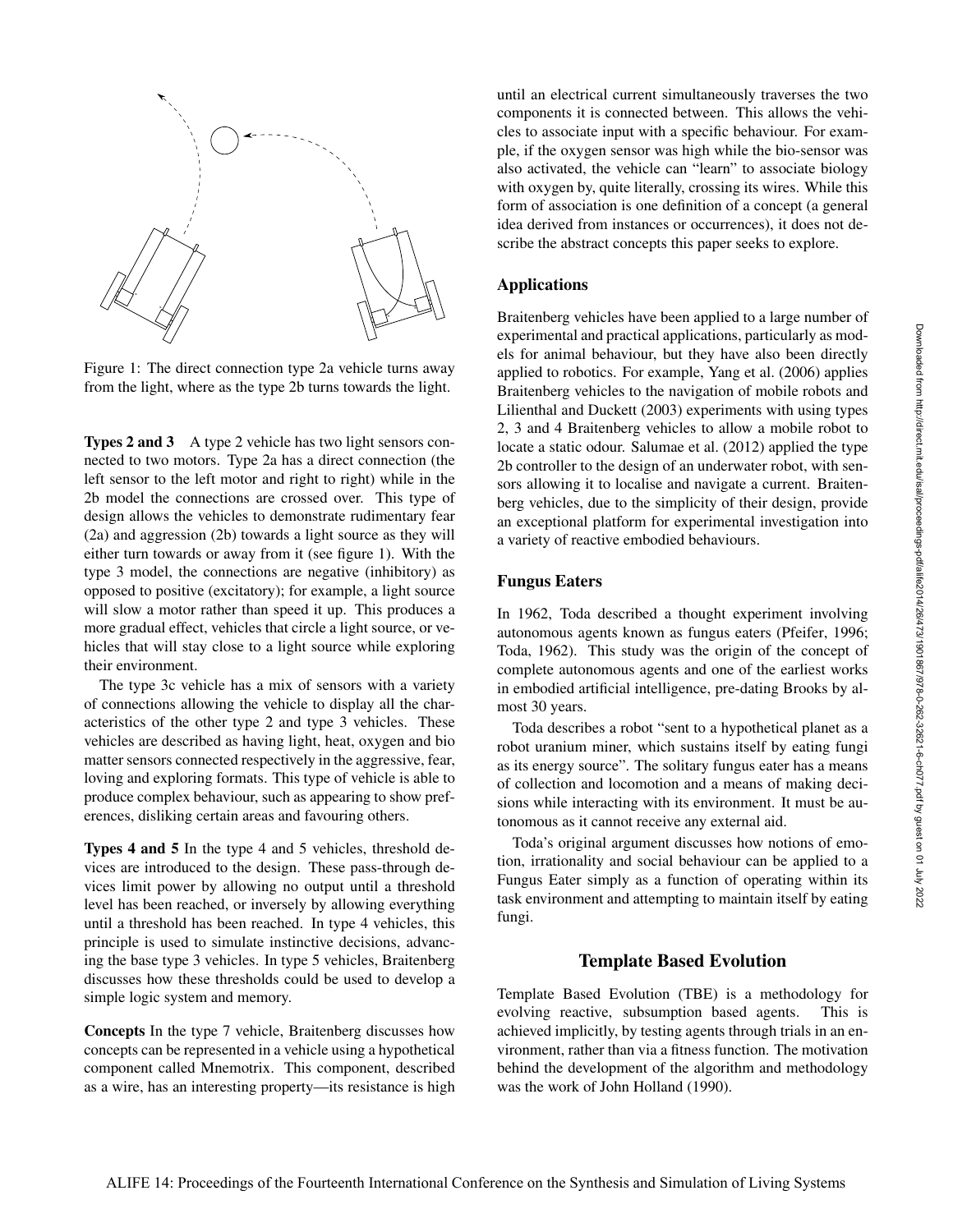# Genome

The Genome in a TBE simulation is a collection of unique attributes, each attribute taking a specific role in the behaviour of the agent. In the original paper (Headleand and Teahan, 2013), two attribute types were defined, action and trait which are usually represented numerically. This was subsequently extended in (Headleand, 2013) to include threshold attributes.

Trait Trait attributes represent qualities of the agent, for example, colour, speed, energy, weight etc. They can be independent of other attributes but can also affect selected behaviours; for example, a trait of speed may affect a run behaviour.

Action An action attribute is an index value which represents the evolved selection of an action within a list of possible actions within the subsumption. During each time step, as the agent moves through its subsumption, the output is determined by the action attribute.

Threshold The third class of attribute described in Headleand (2013) was for alternate styles of simulation. This is used to define the threshold where different higher layers of the template subsume lower layers. Alternatively, it may be used to define activation functions or decision processed within specific actions.

# Design of a TBE simulation

A TBE simulation is built from the bottom up, starting with the environment and ending with the individual agents. This formal methodology forces the designer to consider the ecological niche of the agents. As a result, the task environment is integral to the behaviour rather than an abstract container, which the agents are simply placed within.

Environment The environment is the domain where each agent's suitability is tested through successive trials. A trial is a challenge or obstacle specific to that environment, which may directly affect the agent's ability to survive (and subsequently reproduce). Trials can take multiple forms, for example if we were to simulate the behavioural evolution of herd animals, a trial may be a predator, exposure to adverse weather or the availability of food.

Species All agents of a species of a specific species must conform to a basic prototype. This includes the species template and the genome prototype (the amount and type of attributes). The species template is a subsumption architecture, with either outputs or conditions being determined by attributes from the agents genome. This ensures that whilst the subsumption architecture template is common across all agents in the simulation, the agents' unique genome will define their behavioural responses. (For an example, refer to figure 3).

Agents As the subsumption template is established within the species definition, each unique agent is only required to maintain their own genome. This allows for a moderate efficiency increase over alternative methods such as evolving an Artificial Neural Network or Markov Network where each unique agent in the simulation requires the storing of a full network.

# Applications

In Headleand and Teahan (2013), the TBE methodology was applied to simulating the behavioural evolution of migratory birds. The purpose of this study was to test the methodology but also to assess whether the predator escape tactics proposed in the literature could be evolved implicitly. The study demonstrated that the TBE methodology was capable of evolving complex behavioural and morphological changes such as wide vision and group escape tactics.

# Berry Eaters: An adapted thought experiment

In the background to this research, we described two thought experiments, Toda's fungus eaters and Braitenberg vehicles. In this section, we will discuss an adaptation that adopts aspects of each—the Berry Eaters (BE) experiment has been devised to allow exploration of abstract concept learning within reactive embodied agents.

# The Scenario

As discussed in Toda's "the Design of a Fungus Eater" (Toda, 1962), the author describes a hypothetical scenario where robots are sent to a planet where a native fungus is used as fuel. We propose an alternative to this experiment where there are two (rather than one) similar fuel source options. One fuel source will power the robot (known as edible) the other is incompatible with the robot (known as poisonous). These two alternatives are distinguished by one key feature—colour—for the purpose of this study. To add additional complexity, the designers of the eaters will have no knowledge of these features during the design process.

In order to differentiate our thought experiment between this and the fungus eaters experiment, the fuel source will be berries.

# Design of a Berry Eater

The Braitenberg vehicles demonstrate how seemingly complex behaviours can emerge from simple sensory motor couplings. The insight gained from these experiments provides us with possible theories as to how simple creatures, such as ants, can demonstrate complex behaviour despite limited cognitive capacity.

As proposed for our experiment, there are two types of berries in this experiment, edible and poisonous. For the purpose of discussion, let's say that the edible berries are red and the poisonous berries are blue. On face value, recognition in this case seems relatively straight forward. However,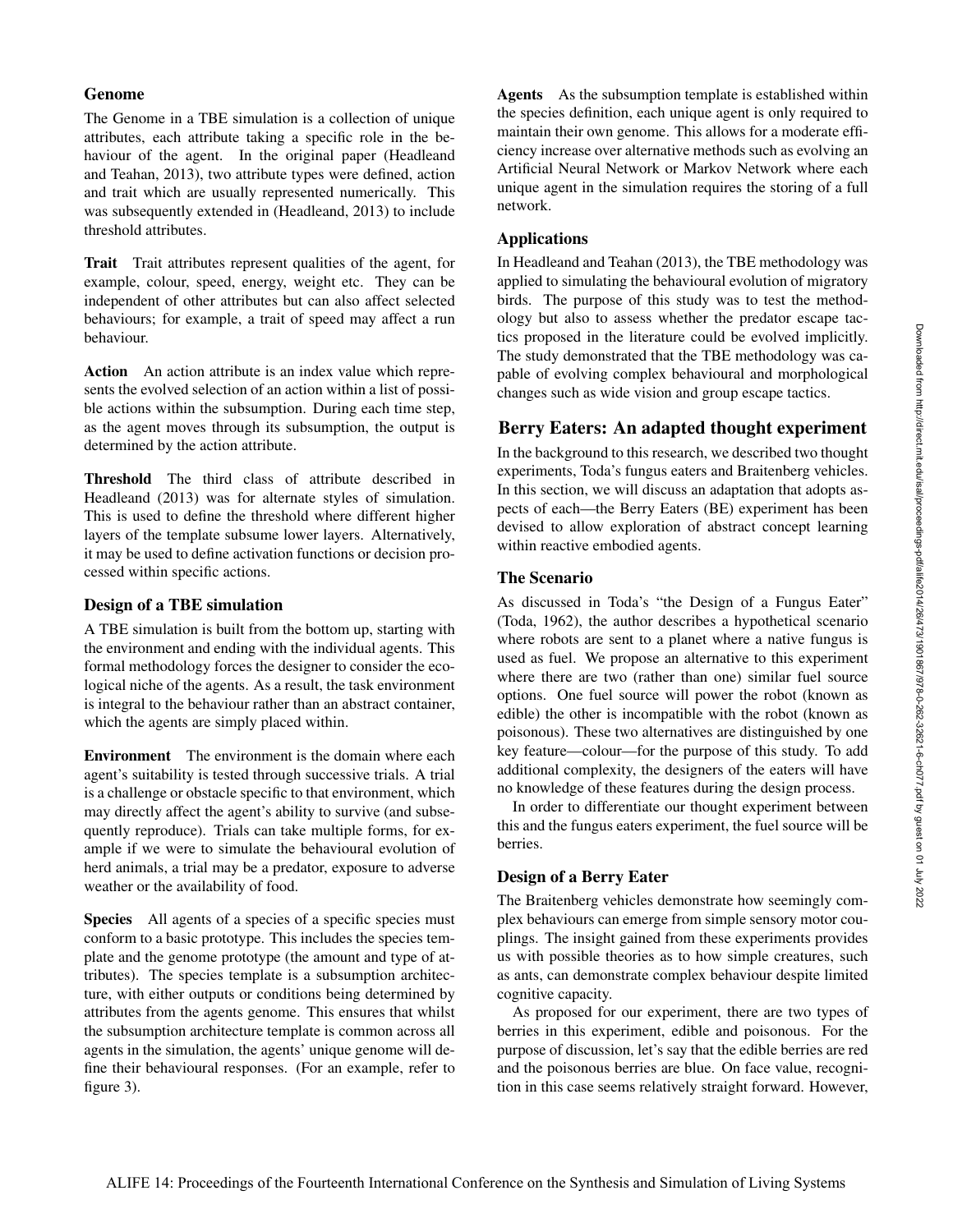consider the colour red. Although we may have a clear idea of what constitutes a prototypical red, in fact there are many of different shades of red due to slight variations in the hue, saturation and brightness. When we consider these variations, we are faced with boundary problems such as defining the point that red stops and pink begins, for example. As humans who can easily recognize colour differences, clearly we have an abstract conceptual understanding that allows us to overcome these problems. It is also reasonable to assume that this ability is adaptive, developing as new information becomes available.

Basic Design – BE Type 1 Using a Brightenberg vehicle as a basis for the design, we can combine the qualities of a type 2a and 2b vehicle to create a hybrid that would turn away from one artefact and towards another. However, this only considers the sensory motor coordination; it does not address in itself how such a vehicle could learn which colour of berry is edible and which is poisonous, or how to go about detecting colour in the first place.

The problem of how to detect colour can be overcome in the following way (we call this a BE Type 1). Each light sensor in our hybrid vehicle is replaced with three wavelength sensors either side calibrated to red, green and blue respectively. As the sensor detects a wavelength in its calibrated spectrum, it produces an electrical signal. A circuit with a preset threshold and cut-off (such as within the type 5 vehicles) can be used to only produce an electrical signal at a particular value along that spectrum. We can take the three outputs from these threshold components into a set of switches, allowing current to pass through only if all three threshold devices are triggered simultaneously (for discussion's sake, lets call this component an activator). The combination of these components allows us, as the designer, to set the BE to respond to a specific colour (see figure 2.(a) where we have illustrated the circuitry required to get the BE to move towards a colour). Furthermore, we can include two sets of activators, one for a specific colour to avoid and another for a colour to be attracted to.

This would result in a Berry Eater that can move towards and away from two different coloured objects. However, this requires that the objects match an exact colour. This current configuration does not allow for the variation in the colour of the berries we discussed earlier; even an altering of the light conditions would render this particular design of berry eater incapable of operation.

Advanced Design – BE Type 2 Our more advanced design of a berry eater (BE Type 2) is capable of recognising variation in colour by incorporating a conceptual spaces inspired model of representation. In the previous BE Type 1 design, we had a single threshold/cut-off circuit. However, for our more advanced design, we propose using two circuits, a threshold that only allows signals to pass through





(a) The basic Berry Eater design, equipped to respond to a single colour. A duplication of these components with the wires wired directly instead of crossed over would allow the BE to move away from another colour.

(b) The advanced Berry Eater capable of representing colour concepts. Notice the threshold component triggered only if a signal is above a specific value and the cut-off component that allows all signals below a specific threshold.

Figure 2: Design of a Berry Eater.

if they are over a certain value followed by a separate cutoff that only allows signals below a certain value to pass through. Using this system, it is possible to define a RGB conceptual space type controller that is able to encode variations around a colour prototype in order to represent colour concepts; see figure 2.(b). In addition, through the unsupervised evolutionary process described below, the agent is able to learn the colour of the two distinct classes of berries, those that provide fuel and those that will destroy it.

For the simulation of our final Berry Eater design, we first generate a population of Berry Eaters with randomly assigned threshold values and deploy the agents within the environment. Before new BE's are manufactured, the threshold values of two surviving agents (the parents) are recombined and mutated to produce the thresholds of a new agent (the offspring). To help ensure that the parents are successful agents, we only breed from two parents who have survived for a given amount of time (a maturity measure). The agents unable to find edible berries will have run out of power (due to starvation), and agents unable to differentiate between edible and poisonous berries will also have been destroyed, ruling them out for reproduction.

The survival and success of many species relies on the interaction of multiple agents to produce new offspring. However, the BE design does not contain any mechanisms for communication other than breeding and each BE does not even have the ability to sense each other's presence. While we can predict the possible behaviour of an individual BE, it is significantly harder to imagine what emergent qualities a colony of berry eaters may exhibit. To explore this question, we performed the simulation as described below.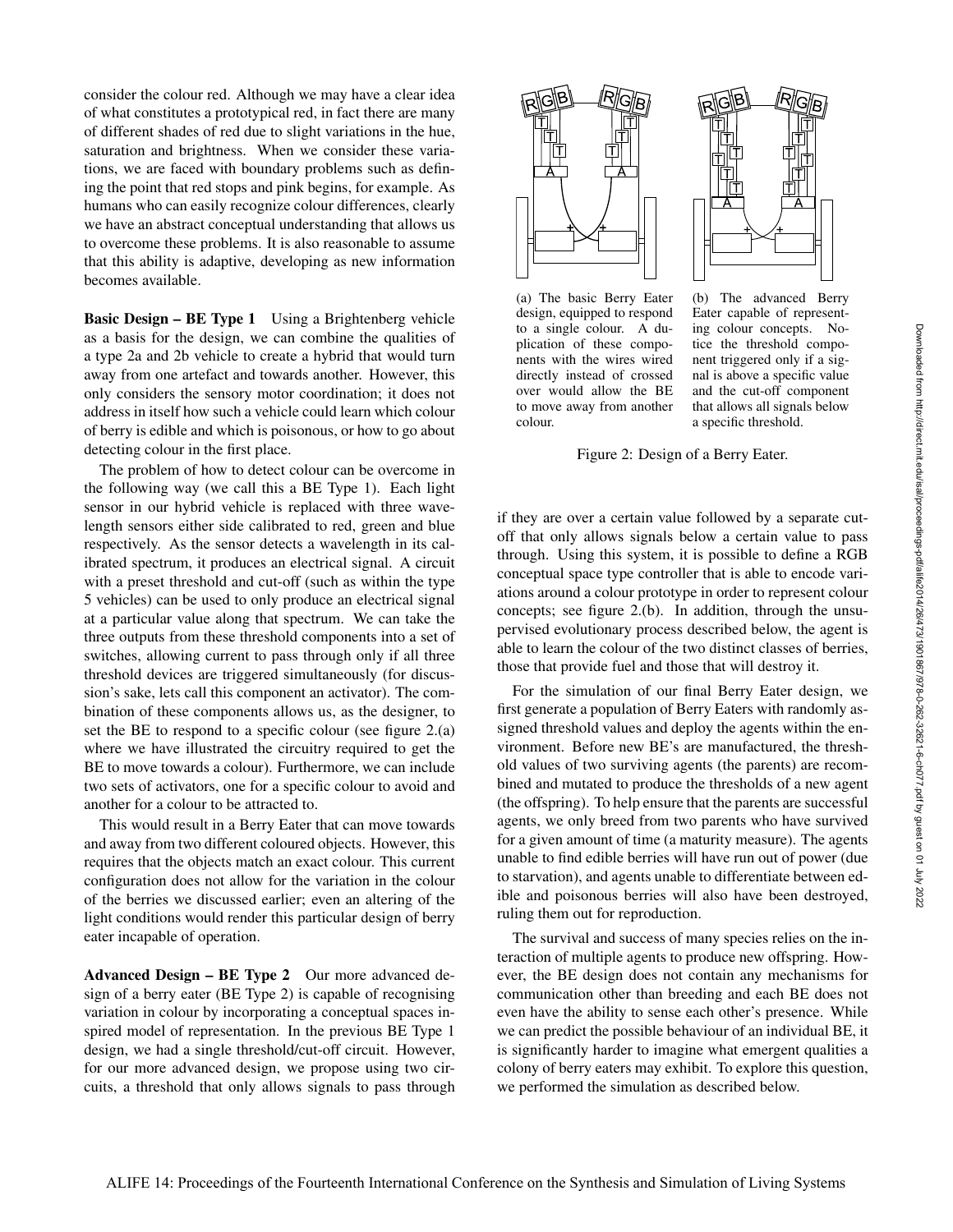

```
//output to motor
if (R\&&G\&&B) {set right-motor + 1}
else {set right-motor - 1}
```
Figure 3: An illustration of the genome attribute to BE phenome mapping for the "Box Representation" approach, allowing the Berry Eater to be attracted towards a colour, and pseudo-code implementation of the left sensor template. Note that these components would need to be duplicated with the motor wires uncrossed for the Berry Eater to also avoid a colour.

### Experimental Results

In this section, we will discuss the design of the Berry Eaters simulation and the experimental results. The design focuses on the TBE methodology, starting with the environment and ending with the individual agents. The purpose of this study was to explore two principle research questions:

- 1. Could a Conceptual Spaces inspired approach be implemented within a reactive embodied agent to provide a mechanism for representing colour concepts?
- 2. What behaviours would a group of Berry Eaters produce when placed into an environment?

### Environment

The environment that we simulated in the NetLogo programming language is a wrapped world 50 units high by 50 units wide. Each unit, known as a patch in NetLogo, is large enough to fit a berry in its entirety, though multiple berries may be stacked on top of each other.

Within the environment, there are the poisonous berries described previously, and any agent who eats a poisonous berry is destroyed. All agents will starve if they are unable to eat within a specific time period (set at 360 ticks within the simulation). To be able to breed, all agents will also have to reach a maturity which is set to 400 ticks within the simulation requiring breeding agents to have eaten a berry. These values were selected due to the size of the environment, 360 ticks being considered enough opportunity to find a food source. 400 ticks was selected as it forced a BE to eat at least once before it was able to breed (to exclude unsuccessful agents).

#### **Species**

In the previous section, we presented a Braitenberg-style design of the Berry Eater. This design is implemented as a subsumption architecture within the species template (see figure 3). In the pseudo-code shown in the figure for the left sensor (attraction), the RGB readings are checked to see if the detected colour falls within the conceptual space defined by the genome attributes, if the do the right motor speed is increased. For this study the population size was fixed to 500 vehicles, each new vehicle had a mutation chance set to 5%.

The attributes within the genome definition represent the threshold values for the colour detection. This requires six attributes for positive (edible) detection and a further six attributes for negative detection (poison).

### Agent

The agents are Berry Eaters that maintain their own unique genome of attributes. The agents respond to their environment based on the signals they receive from their virtual sensors. This is illustrated in figure 3. If the agents receive no signals, they will simply move forward, wandering slightly to simulate friction/slip of their wheels on the ground as with traditional Braitenberg Vehicles.

Attributes For the purpose of this study, threshold attributes have been used to define the conceptual spaces as described in an earlier section on Template Based Evolution and in (Headleand, 2013).

Representation The BE Type 2 design described one method of defining a conceptual space, using upper and lower thresholds along each dimension to construct a region in 3D space. In this section, we discuss how this box is implemented and present an alternative, sphere-based representation which uses a single point in RGB space, and a radius which defines the region.

*Box representation*: The box representation uses a lower and upper threshold to define three acceptable ranges along three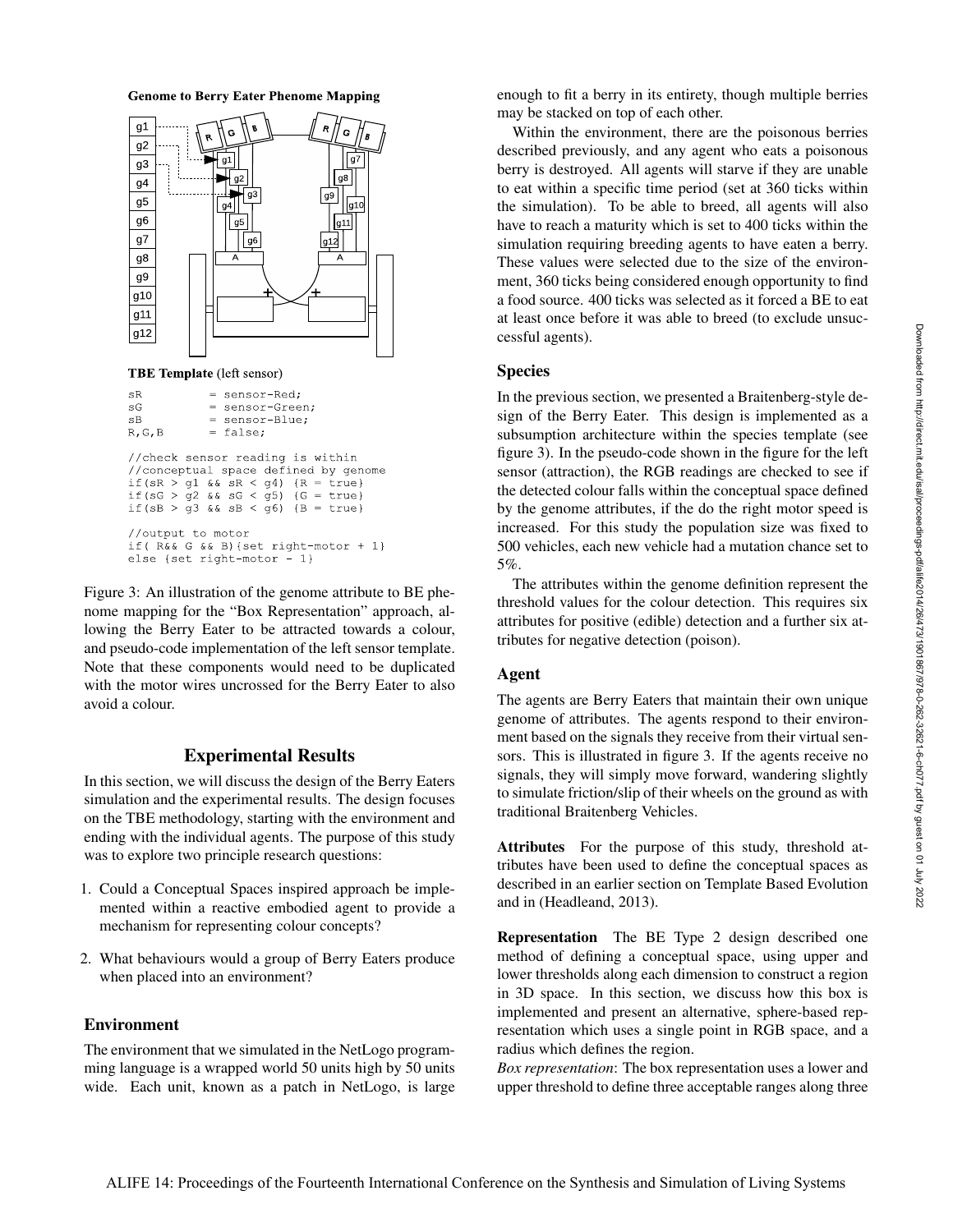

Figure 4: An illustration of two conceptual regions defined around their central colour prototypes, for both the box and spherical representations.

dimensions, creating a box in 3D space. This method is similar to the original conceptual spaces theory proposed by Peter Gärdenfors. In this method, any color which falls within this region is considered conceptually similar to the learned prototype. To implement the box representation in TBE, six threshold attributes were used to define a shape in three dimensional RGB space.

*Spherical representation*: An alternative to the box representation was also implemented. In this version, a single point in 3D space, the colour prototype, was learnt by the Berry Eater. In addition, the Berry Eater also learnt a single value representing an acceptable distance from the prototype, creating a sphere in 3D space. In this representation, any colour which fell within this sphere was considered conceptually similar to the learnt prototype. To implement this method in TBE, three threshold attributes were used to represent the position within the space and a fourth attribute represented the distance of the radius of the sphere.

Colour Space In this study, we have chosen to represent the RGB colour space. Although HSV more closely matches Gärdenfors original description, adopting RGB has the advantage that RGB sensors are readily available, and therefore real-world Berry Eaters can be developed in future to see how the simulated and real-world equivalents compare.

### Experimental Setup

We conducted several experiments in order to help answer the two research questions posed above. Six different experimental setups were designed (detailed in Table 1), and for each of these experiments, we implemented both the box and the spherical conceptual space representation (experiment variants (a) and (b)). For all experimental setups (12 in total), we ran 100 simulations (1200 simulations in total). Each simulation was allowed to run for 5000 ticks, at which point the results were recorded.



Figure 5: Berry eaters demonstrating feeding frenzy behaviour: in the middle of the left side of the image, we can see a feeding frenzy about to reach its conclusion. At the edible (green) clump towards the bottom of the centre of the image, we can see another beginning to form.

#### Group Behaviour Patterns

Various behaviours were visibly apparent during the simulations as discussed below. Although the agents have no knowledge of each other, the simple environment to agent feedback has resulted in visually complex group behaviours.

In this section, we have made no differentiation between which conceptual representation was used (sphere or geometric) as this did not make any difference in the behavioural outcome.

Feeding Frenzy When the berry-growing algorithm was set to generate a clump of berries, the BEs in the simulation regularly demonstrated a feeding-frenzy behaviour. This is where the vehicles would approach from multiple directions, swarming around a particular food source. The swarm would get larger and denser as the berries were eaten and re-grown in different locations within the clump, until eventually all the berries were eaten and a clump formed elsewhere.

In the middle of the left side of figure 5, we can see the final results of a feeding frenzy, with agents in a dense swarm covering a diminishing edible clump. Additionally in the center of the image towards the bottom, we can see a second beginning to form, with agents beginning to swarm from above and left.

Path Following If the berry growth algorithm was set to random, the BEs would end up moving along similar paths. These paths resemble ant trails, and therefore provide the impression that the agents are performing a "follow the leader" type behaviour. However, the agents have simply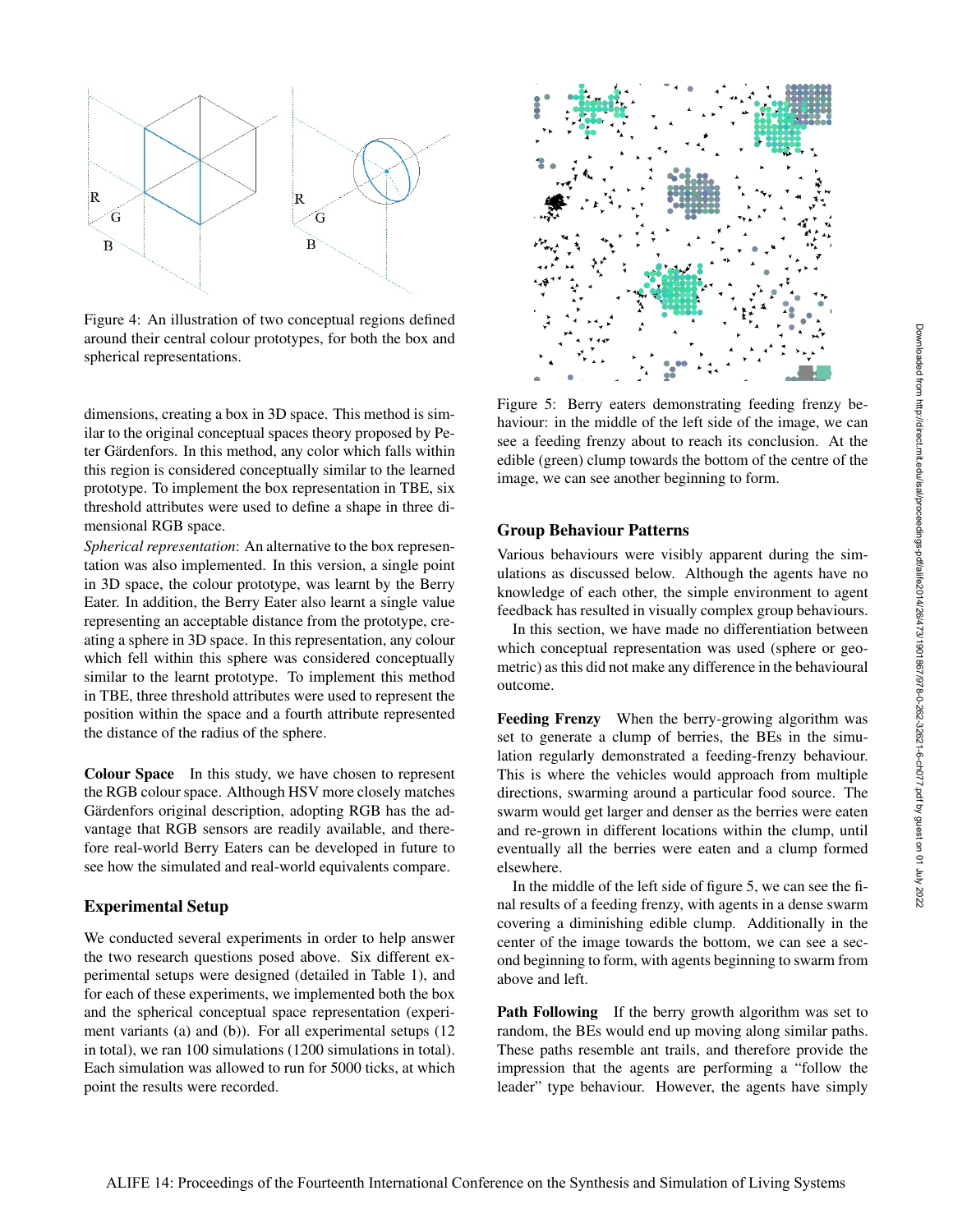

Figure 6: Berry eaters demonstrating path following behaviour: notice how the agents in the simulation appear to be following each other on a path between the poisonous berries. Around the clump in the centre, we can observe the apprehensive behaviour mentioned later in section .

learnt the correct colours and are navigating the environment by being repelled away from the poisonous berries and being attracted to the edible ones. This results in reactive pathfollowing behaviour based on the placement of the berries in the simulation (see figure 6).

Pseudo-Flocking Often the agents would demonstrate a behaviour that resembled flocking. Indeed, this flock would move in unison for a significant amount of time before being broken up by the presence of food or poisonous berries to avoid. A group of agents would be attracted towards a series of berries (often forming a path). When the available berries were eaten, the group of agents would begin to align. As they were subsequently repelled or attracted to other berries along their route, the flock would maintain its structure until a large food source or clump of poisonous berries forced the flock to disperse.

Apprehension If the berry growth algorithm was set to clump, occasionally the poisonous and edible berries would grow together. This caused interesting apprehensive-like group behaviours to appear as a result. The BEs would approach from the outside, but once there they would twitch and turn in multiple directions. Occasionally one would rush forward before quickly returning back to the outside. In figure 7, you can see that the berry eating trend has begun to taper at the top of the graph. There is also a significant step a little lower. Both these drops in the berries being eaten have occurred because of the described behaviour.



Figure 7: Berry Eaters demonstrating apprehensive behaviour: on the graph, we can see one step where this situation has already taken place and at the top of the graph we can see another one beginning to form. A few agents can be seen exploiting a few solitary edible berries that have grown between the poisonous clumps. However, the rest of the colony has avoided the clump creating a small exclusion zone around the area.

# Colour Concept Acquisition

The problem of colour concept acquisition is the core focus of this study. As described above, two possible methods of colour conceptual space representation have been explored: the first is where the concept is represented geometrically in 3D space as a sphere (or as a hypersphere in higher dimensions), and the second is where the concept is represented in 3D space as a box. We also discussed two berry growing algorithms, one which caused the berries to grow in clumps and another which caused the berries to grow randomly within the environment.

A colour has been considered 'successfully learnt' if the average colour that the agents have learnt has a Euclidean distance of less than some threshold distance from the colour prototype which is randomly generated at the beginning of the experiment. (In our simulation, we set the threshold to 20 because two colours with a Euclidean distance of less than 20 were visually of the same prototypical colour for a human observer).

The 12 different experimental setups are presented in table 1. In the second column, we have stated which berry growing algorithm was used: either Clump or Random. The column labelled 'Rep.' details the concept representation method that was used—either box, or spherical. In the columns labelled 'E' and 'P', we detail the number of edible ('E') and poisonous ('P') berries in the simulation. In the column labelled 'LE', we list the number of unique simulations where the agents successfully learnt the colour of the edible berries. In the column labelled "LP", we list the percentage of experiments where the agents successfully learnt the colour of the poisonous berries.